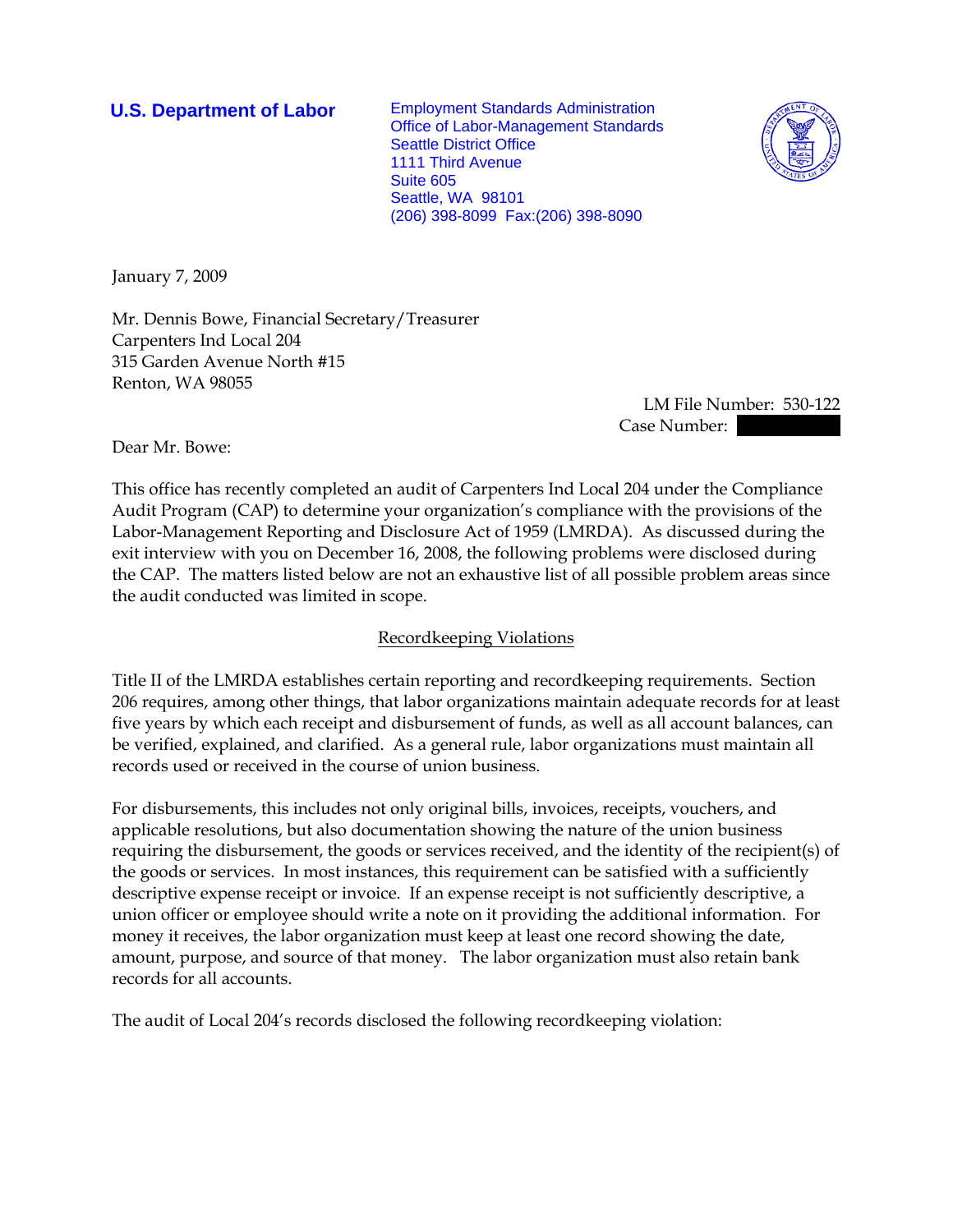Letter/Mr. Dennis Bowe January 7, 2009 Page 2 of 3

General Reimbursed and Credit Card Expenses

Local 204 did not retain adequate documentation for reimbursed expenses and credit card expenses incurred by Dennis Bowe and Tamara Vandergrift totaling at least \$1,128. For example, receipts were missing for office supplies, hotels, computer software, flowers, and postage.

As previously noted above, labor organizations must retain original receipts, bills, and vouchers for all disbursements. The president and treasurer (or corresponding principal officers) of your union, who are required to sign your union's LM report, are responsible for properly maintaining union records.

Based on your assurance that Local 204 will retain adequate documentation in the future, OLMS will take no further enforcement action at this time regarding the above violations.

## Other Issues

During the audit, you advised that it is Local 204's practice for one officer to presign blank checks. Additionally, you advised that Office Manager Tamara Vandergrift has signature stamps which she applies to checks on behalf of yourself and Vice President Ron Verhei. You indicated that no one but Vandergrift reviews the checks before they are issued. The two signature requirement is an effective internal control of union funds. Its purpose is to attest to the authenticity of a completed document already signed. However, the use of a signature stamp and presigning blank checks does not attest to the authenticity of the completed check, and negates the purpose of the two signature requirement. OLMS recommends that Local 204 review these procedures to improve internal control of union funds.

I want to extend my personal appreciation to Carpenters Ind Local 204 for the cooperation and courtesy extended during this compliance audit. I strongly recommend that you make sure this letter and the compliance assistance materials provided to you are passed on to future officers. If we can provide any additional assistance, please do not hesitate to call.

Sincerely,

Supervisory Investigator

|||| ||||||||